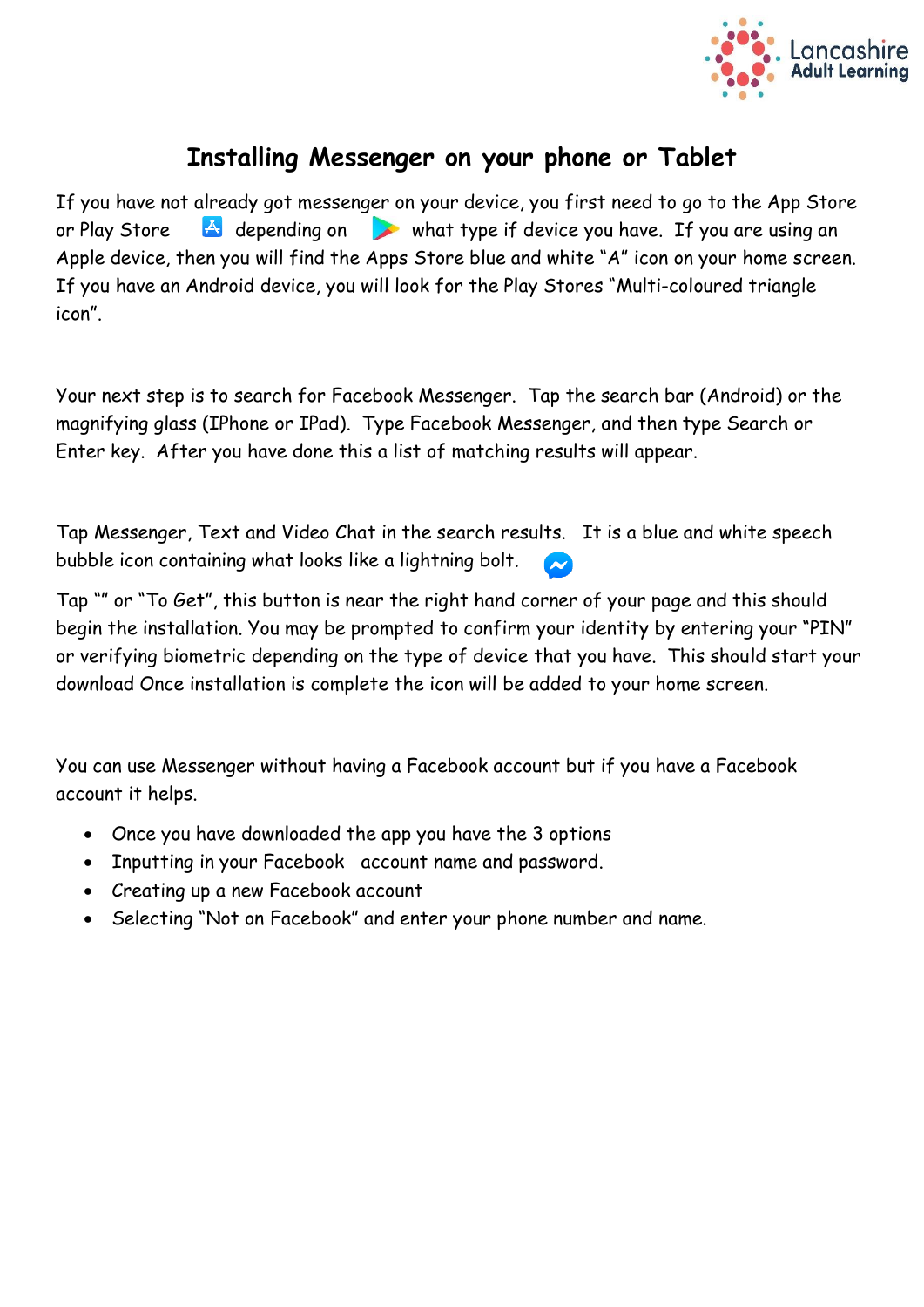

# **How to use Messenger**

# **If you already have a Facebook account.**

#### Sending Messages

- 1. Open Facebook Messenger. If you are using a phone or tablet you will find the blue and white chat bubble on your home screen.
- 2. From the **Chats** screen, tap the **Compose Message** icon on the top right. (This is shown as a square with a pencil in iOS apps and a pencil in the Android app.)
- 3. Type or select a contact's name.
- 4. Type your message in the text at the bottom.
- 5. Tap the **Send** icon.

# **You're Not Facebook Friends, But They Use Messenger**

- 1. If you're not already friends on Facebook but you both use Messenger, exchange username links so you can communicate on Messenger. To send your username link:
- 2. Open Messenger and tap your profile picture in the top left corner of the screen.
- 3. Scroll down to find your username link.
- 4. Tap your username link and then tap Share Link from the list of options that appears.
- 5. Select how you want to share your username link (text, email, etc.) and send it to the person you want to add on Messenger.
- 6. When your recipient clicks on your username link, their Messenger app will open with your user listing and they can add you immediately.
- 7. The recipient would then tap Add on Messenger and you will receive a connection request to add them back.
- 8. If they are stored in your device's Contacts
- 9. Sync your mobile contacts with Messenger to communicate with them in the app. To do this, turn on Contact Uploading in Messenger.
- 10. From Chats, tap your profile picture in the top left corner.
- 11. Tap People.
- 12. Tap Upload Contacts to turn on continuous uploading of your mobile contacts.